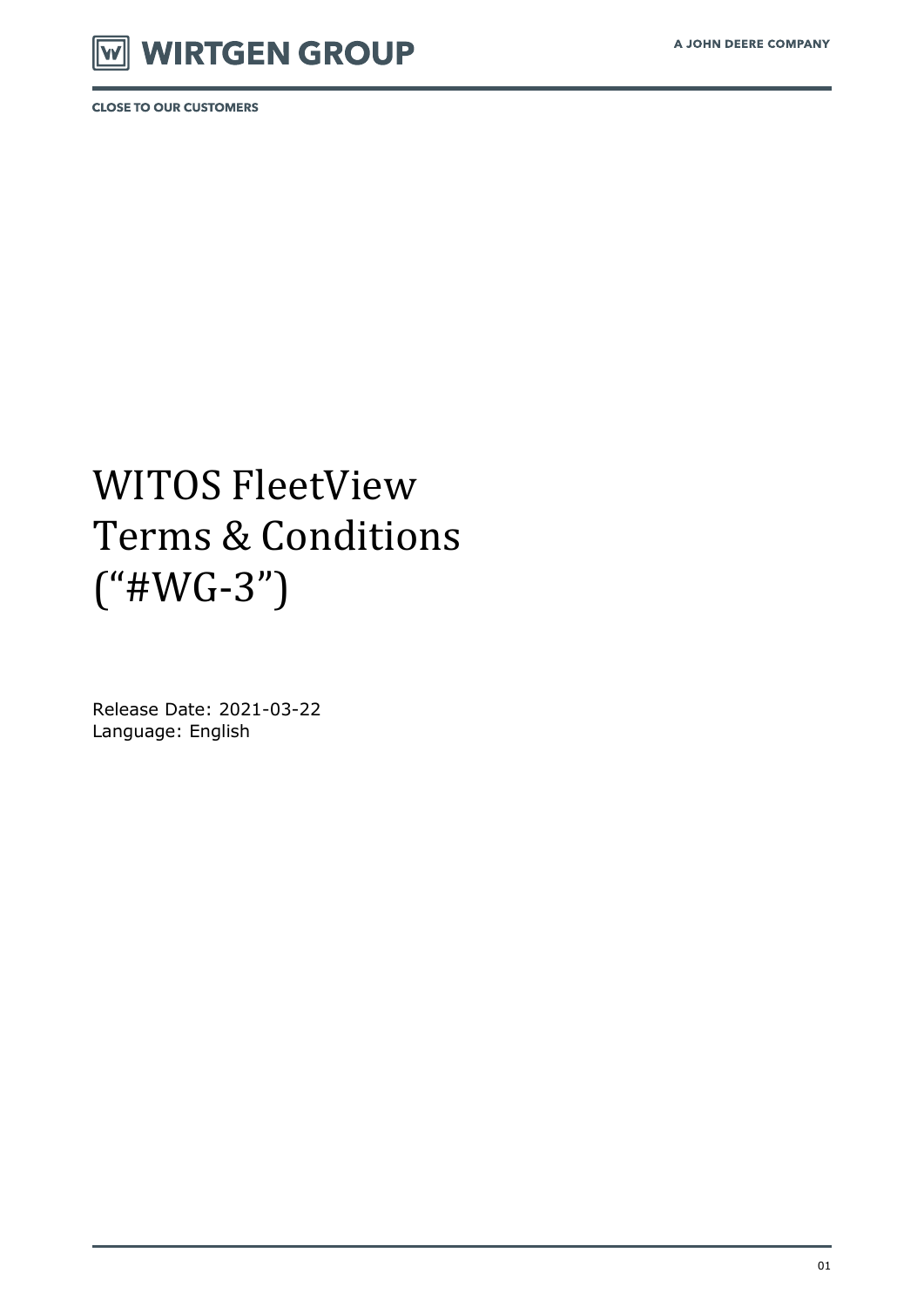#### **1. Entering WITOS FleetView**

This agreement ("**Agreement**") governs the creation, maintenance, access to, and use of WITOS FleetView ("**FleetView**"). FleetView is a hosted account where you may collect and manage information from your operation and equipment, including machine information, data, and communications relating to your business operations (collectively, your "**Content**").

By creating, claiming, registering, accessing or using FleetView, you confirm that you accept the terms of this Agreement and that you agree to comply with them, and you enter into a legally binding contract with Wirtgen Road Technologies GmbH, Reinhard-Wirtgen-Str. 2, 53578 Windhagen, Germany ("**WIRTGEN**", "**we**", and "**us**"). By using FleetView, you represent and warrant that you are at least 18 years of age. If you are acting on behalf of an entity or another person, you represent and warrant that you have the authority to bind that entity or person under this Agreement, and all instances of "you" and "your" below refer to that entity or other person. If you do not agree to this Agreement, you must not use, or access FleetView. We recommend that you print a copy of this Agreement for future reference.

With this agreement you acknowledge our WITOS FleetView Privacy Notice #WG-6 (European Economic Area [EEA]) and #WG-7 (Rest of World) which can be found in [WIRTGEN GROUP Portal.](https://news.cdn.wirtgen-group.com/witos_license_docs)

#### **2. Creating and Managing FleetView**

#### **2.1 Assign an Owner-Administrator**

To create FleetView, you must provide the required contact information, including identification of an "owner-administrator" for FleetView. Your owner-administrator is our primary point of contact with you and you hereby authorize this individual to provide instructions to us, receive notices from us on your behalf, enter into licenses and other agreements, and transact or contract with us on your behalf. You may reassign this role to another user within FleetView.

#### **2.2 Designate other Administrators**

You may also designate other administrators of your account and assign various abilities, including: the right to invite users to FleetView; the right to access, use, and share your Content; and (if permitted by your owner-administrator) the right to enter into contracts on your behalf.

#### **2.3 Add and Manage Users**

You may designate individuals as your users and you may give those users various rights in FleetView, such as read selected, read, read & write or supervisor role to access and share your Content.

- 1. You must create a separate user account for each user. For each user you can provide additional information like username, complete name, e-Mail address or language.
- 2. You are responsible for the activities and breaches of your users as well as for all Content your users upload or share and all transactions your users enter into FleetView.
- 3. If users' contact information or other information related to FleetView or their user accounts changes you must notify us promptly and provide current information.

#### **2.4 Keep your Contact Information Current**

If your contact information or other information related to FleetView changes, you must notify us promptly and provide current information.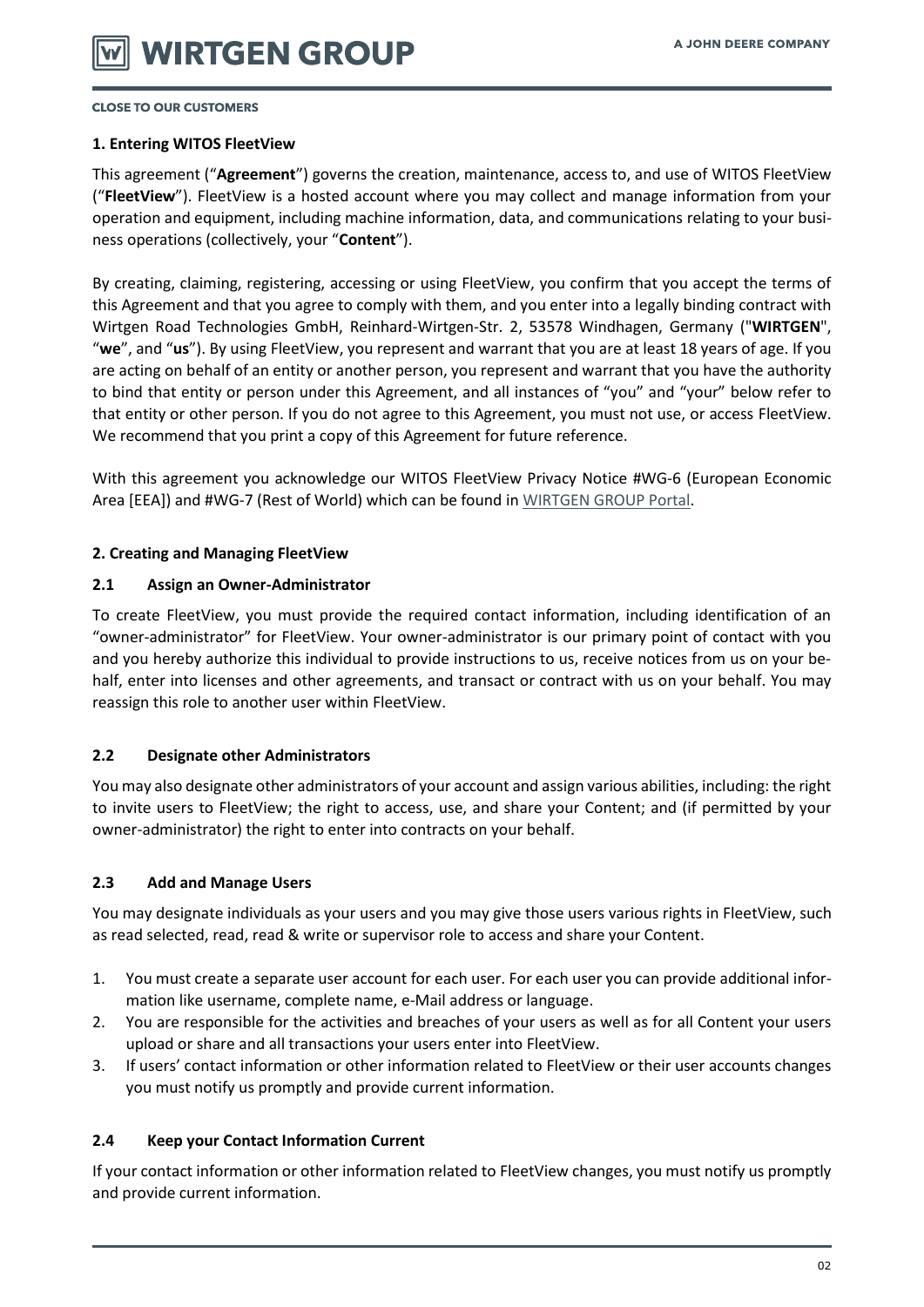#### **2.5 Protect your Information and Passwords**

If you wish to protect your transmission of data or files to or from FleetView or the Tools, it is solely your responsibility to establish and use a secure connection to communicate through FleetView and the Tools. You and your users are responsible for protecting passwords and credentials relating to FleetView.

#### **2.6 Represent Yourself Accurately**

We strive to maintain a fair and transparent ecosystem and we ask you to support this effort. You must not impersonate another business or person, create or use an account for anyone other than yourself, provide an email address other than your own, or create multiple accounts for the same business entity. We reserve the right to close your account at any time if you breach the terms of this clause, without notice or liability.

#### **2.7 Honor Commitments**

You must honor the terms of all licenses and other agreements, including payment of any agreed fees, you enter into or accept through FleetView or the Tools, including agreements entered into by your owneradministrator and other administrators/ users, and agreements that your owner-administrator or other administrators/ users may purchase from WIRTGEN. You are responsible for any activity using FleetView, whether or not you authorized that activity. You must notify us immediately of any unauthorized use of FleetView or any Users' user accounts. You can contact us via the following e-mail address: [sup](mailto:support@witos.com)[port@witos.com.](mailto:support@witos.com)

#### **3. Using FleetView**

#### **3.1 Use of FleetView**

You understand and agree that FleetView may be modified or updated at any time, at our sole discretion, without notice or liability. We may also remove any content from FleetView at our discretion, without notice or liability.

#### **3.2 Availability of FleetView**

We do not guarantee that FleetView will always be available or be uninterrupted. We may suspend, discontinue, or restrict the availability of FleetView for business or operational reasons. We will try to give you reasonable notice of any suspension or discontinuation of FleetView.

#### **3.3 Communications**

You hereby agree to receive electronic communications regarding FleetView concerning maintenance, availability, functionality, or other matters including offers for products and services relating to FleetView, subject to all applicable laws regarding electronic communications.

# **3.4 Prohibited Uses**

Without limiting any other terms in this Agreement, you agree that you will not (and you will not permit, assist, encourage or enable anyone to) use FleetView to:

- 1. violate this Agreement;
- 2. probe, scan, or test the vulnerability of any system or network;
- 3. send unsolicited communications, promotions or advertisements, or spam;
- 4. send altered, deceptive or false source-identifying information, including "spoofing" or "phishing";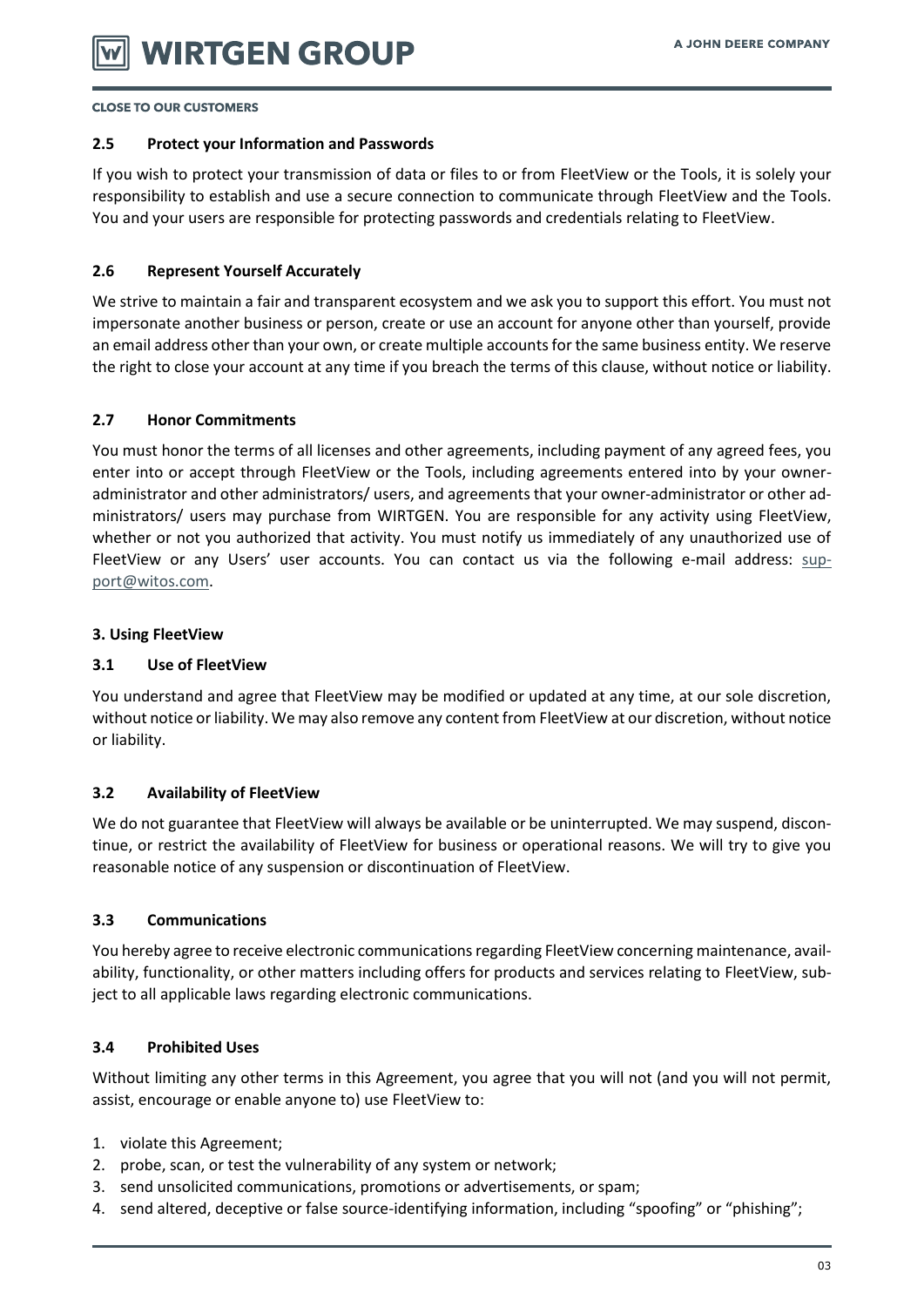**WIRTGEN GROUP** 

#### **CLOSE TO OUR CUSTOMERS**

- 5. adapt, appropriate, reproduce, distribute, translate, create derivative works or adaptations of, publicly display, sell, trade, or in any way exploit;
- 6. access or search FleetView by any means other than our publicly supported interfaces (for example, "scraping" is expressly prohibited);
- 7. take any action that imposes, or may impose, in our sole discretion, an unreasonable or disproportionately large load on WIRTGEN's technology infrastructure;
- 8. attempt to gain unauthorized access to FleetView, user accounts, computer systems or networks connected to FleetView through hacking, password mining or any other means;
- 9. plant malware or otherwise use FleetView or any Content to distribute malware, computer viruses, spyware, worms, defects, Trojan horses or other items of a destructive nature;
- 10. use any device, software or routine that interferes with the proper working of FleetView;
- 11. use FleetView to violate the security of any computer network, crack passwords or security encryption codes;
- 12. disrupt or interfere with the security of, or otherwise cause harm to FleetView;
- 13. remove, circumvent, disable, damage or otherwise interfere with any security-related features of FleetView;
- 14. share your user account or credentials, access FleetView using another person's user account, or provide false or misleading information when establishing or using any WIRTGEN user account;
- 15. promote or advertise products or services;
- 16. impersonate or misrepresent your affiliation with any person or entity;
- 17. threaten, stalk, harm, bully, or harass others, or promote or propagate bigotry or discrimination; or
- 18. violate applicable law in any way, or violate the privacy of others, or defame others.

In the event that you use FleetView for any of the Prohibited Uses, your right to use FleetView will cease immediately. Where your use of FleetView for any of the Prohibited Uses constitutes a criminal offence, we will report any such breach to the relevant authorities and we will co-operate with those authorities by disclosing your identity to them, where necessary.

#### **4. How We Use your Information**

- 1. To Support you. You grant WIRTGEN the right to copy, modify, display, transmit, and otherwise use your Content, your business name and your contact information as needed to fulfill all uses and to provide all services and functionalities described in this Agreement and/or the WITOS FleetView Privacy Notice #WG-6 (EEA) and #WG-7 (Rest of World) which can be found in WIRTGEN GROUP Portal, to support FleetView. These rights extend to third parties engaged by WIRTGEN to provide the services under this Agreement. You understand and agree that the existence of FleetView is not confidential, and that a primary purpose in establishing and maintaining FleetView is that your staff, partners, WIRTGEN, WIRT-GEN Affiliates & Dealers, and others may identify or find you, and additionally that you enable WIRTGEN and WIRTGEN Affiliates & Dealers to understand which products and services you use so that they can support you.
- 2. Use by WIRTGEN. You acknowledge and agree that we may use your Content and contact information as provided in this Agreement and as described in the Privacy Notice.
- 3. We may impose limits in our sole discretion on the quantity and size of Content stored in FleetView and the duration that Content may be stored. We may also remove any Content from FleetView at our discretion, without notice or liability.
- 4. We may also disclose Content to outside parties when we have a good faith belief that disclosure is reasonably necessary to (a) comply with any applicable law, regulation or compulsory legal request; (b) protect the safety of any person from death or serious bodily injury; (c) prevent fraud or abuse against us or our users; (d) protect our property rights; or (e) defend WIRTGEN and its affiliates or personnel from any legal proceedings arising out of such Content.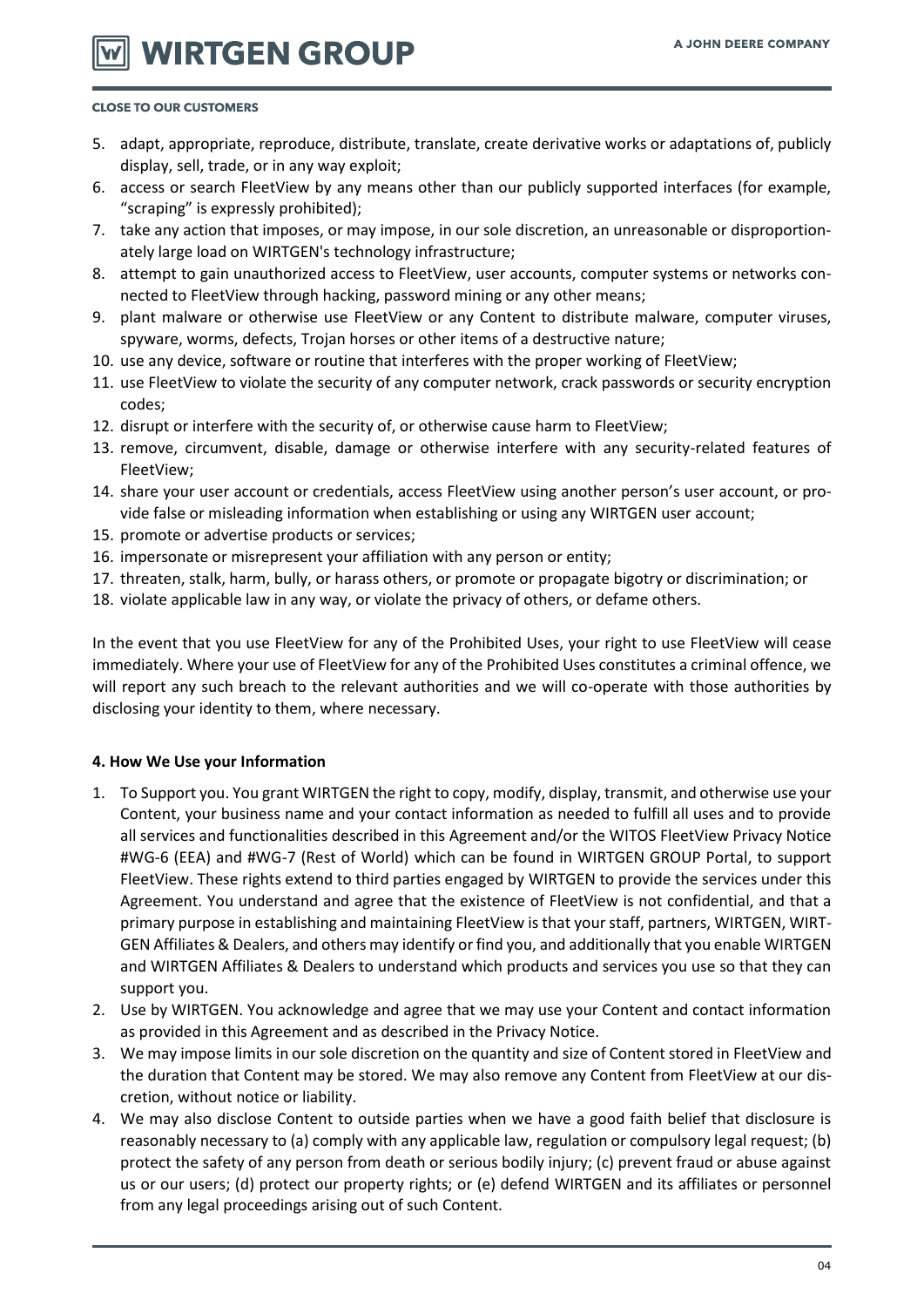#### **5. Feedback**

We welcome your feedback. By sending us any ideas, suggestions, documents or proposals ("**Feedback**"), you agree and warrant that (i) your Feedback does not contain any personal, confidential, or proprietary information, (ii) we are under no obligation of confidentiality, express or implied, with respect to the Feedback, (iii) we may have something similar to the Feedback already under consideration or in development, and (iv) we may use, modify, publish, distribute and sublicense the Feedback without any obligation or compensation to you or any third party.

#### **6. Mandatory Privacy Notices and Explanation of Data Subject Rights**

All data collected under this Agreement are collected for the purpose of fulfilling the services provided under this Agreement or for further purposes cited in this Agreement.

#### **6.1 Collection of data to activate FleetView**

WIRTGEN collects and processes data like customer number, customer, address, zip code, country, name, first name, phone, e-mail address, language and WIRTGEN GROUP subsidiaries and authorized dealers´ information. Further details are provided in the WITOS FleetView Privacy Notice #WG-6 (EEA), #WG-7 (Rest of World).

#### **6.2 Collection of data to provide FleetView**

WIRTGEN will host, manage, and use the machine data pursuant to the terms of this Agreement in order to provide FleetView. Furthermore, depending on the machine type and service levels, the data may include operational data provided by your machine.

#### **6.3 Access to and Use of Data**

By default all WIRTGEN GROUP subsidiaries and authorized dealers connected to you have access to your Content through FleetView until you restrict this via WITOS User Control (please contact [sup](mailto:support@witos.com)[port@witos.com\)](mailto:support@witos.com). You may also authorize or restrict WIRTGEN GROUP subsidiaries or authorized dealers and other partner organizations' access via WIRTGEN GROUP subsidiaries or authorized dealers or WITOS User Control at any time to the data collected (please contact [support@witos.com\)](mailto:support@witos.com).

#### **6.4 WIRTGEN usage of data**

WIRTGEN is entitled to access the data to provide the contractually defined FleetView Services. You agree that we may access and use the data in anonymized or pseudonymized form for statistical purposes as well as to improve or enhance the services provided under this Agreement, develop additional or new WIRTGEN products and services, and/or identify new usage types of equipment.

# **6.5 Data Privacy and Compliance**

We will process all data and provide underlying FleetView Services in line with applicable laws and regulations e.g. Regulation (EU) 2016/679 (EU General Data Protection Regulation – "**GDPR**"). Unless otherwise agreed, we act as a data controller. Further details are provided in the FleetView Privacy Notice #WG-6 (EEA), #WG-7 (Rest of World).

You shall also ensure compliance with all applicable laws and regulations (including GDPR) in your operation. If your machine is used by third parties including natural persons (e.g. employees, drivers) on your behalf, you are obliged to secure that all applicable laws and regulations (e.g. GDPR, employment law), are met.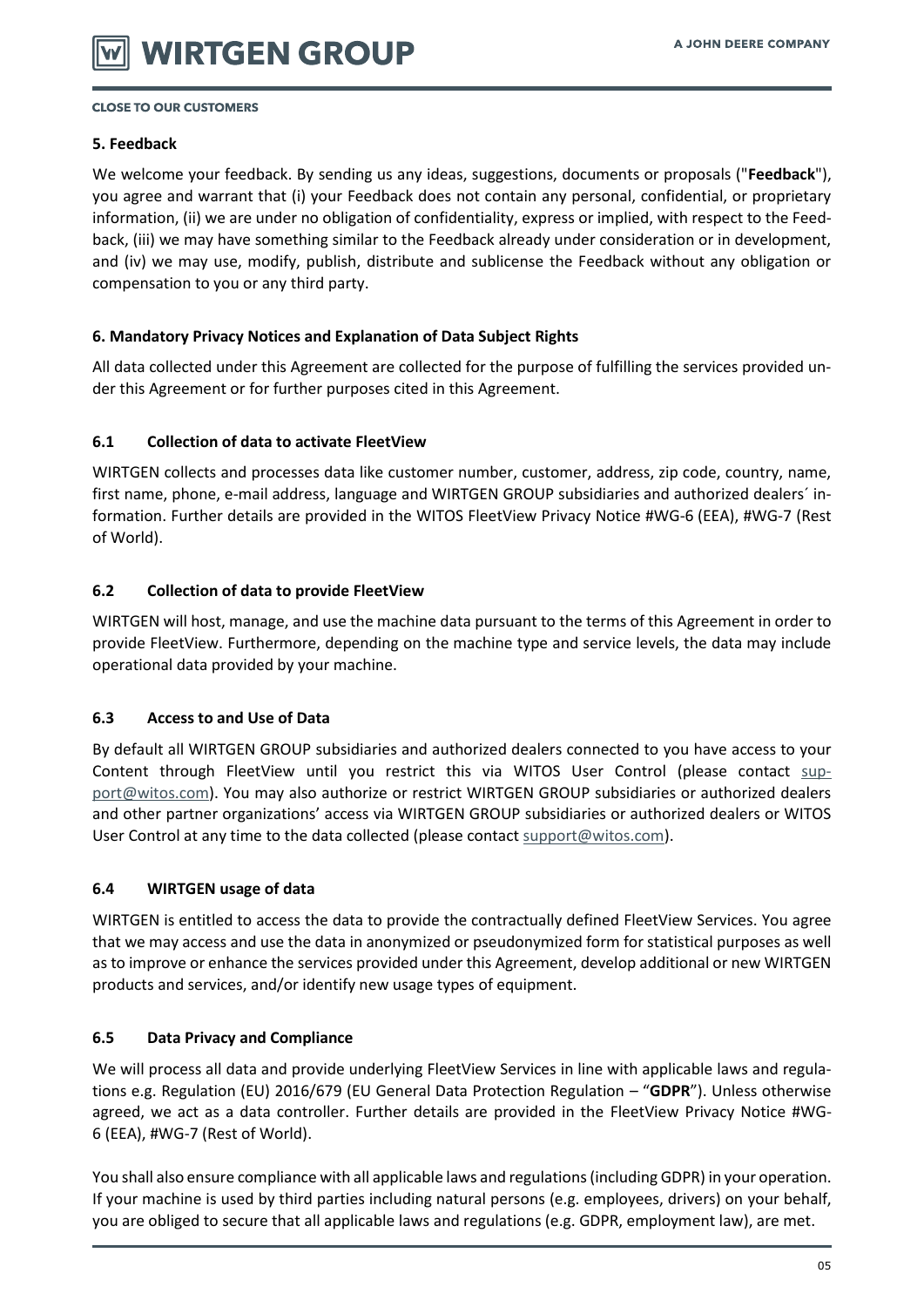**In particular, Customer shall**

- **provide all relevant WIRTGEN privacy notices to the user and other affected data subjects,**
- **ensure an adequate legal basis for the data provided to WIRTGEN (e.g. contact data of the user) and the data processed by WIRTGEN as a data controller as described in this Agreement and the relevant privacy notices (e.g. via works council agreements, employment contracts, legitimate interest or individual consent), and**
- **provide as a data controller of its own corresponding data privacy information to the user and other affected data subjects.**

With regard to data protection matters affecting this Agreement the Parties shall use reasonable efforts to cooperate with each other.

# **7 Copyright and Trademark Disputes**

We respect intellectual property rights, and we expect users of our services and systems to do the same. If you are a copyright or trademark owner, authorized to act on behalf of one, or authorized to act under any exclusive right under copyright or trademark, you agree to promptly report any alleged copyright or trademark infringements taking place on or through FleetView by providing a written notice with the following information:

- 1. Identification of the copyrighted work or trademark that you claim has been infringed;
- 2. A statement of your interest or right with respect to that copyrighted work or trademark;
- 3. Identification of the allegedly infringing Content, and information reasonably sufficient to permit us to locate it on our systems (e.g. the URL for the web page, or identification of the Tool in which the content appears);
- 4. A statement by you that you have a good faith belief that the use of the content identified in your notice in the manner complained of is not authorized by the copyright/trademark owner, its agent, or the applicable law;
- 5. A statement by you that you attest, under penalty of perjury, that the information in your notice is accurate and that you are the copyright/trademark owner or otherwise authorized to act on the owner's behalf; and
- 6. Your physical or electronic signature, together with your contact information (address, telephone number and, if available, email address).

We will delete any Content that infringes or that we suspect infringes any third party rights in our sole discretion. It is our policy to terminate relationships regarding Content with parties who infringe the intellectual property rights of others.

# **8. Indemnity**

You will indemnify, defend, and hold WIRTGEN, its parents, subsidiaries, affiliates, any related companies, dealers, suppliers, licensors and partners, and the officers, directors, employees, contractors, agents, and representatives of each of them (collectively, the **"WIRTGEN Entities"**) harmless, including for costs, liabilities, damages, penalties, and legal fees (on a solicitor and own client basis), from any claim, demand, or damage arising out of or relating to (i) your (or your Users') access to or use of FleetView, (ii) your (or your Users') violation of this Agreement, (iii) any products or services purchased or obtained by you or your Users in connection with other than those purchased or obtained from a WIRTGEN Entity, or (iv) the infringement by you, your Users or any third party using your account, of any intellectual property or other right of any person or entity. You agree that WIRTGEN may, at your expense, assume the exclusive defense and control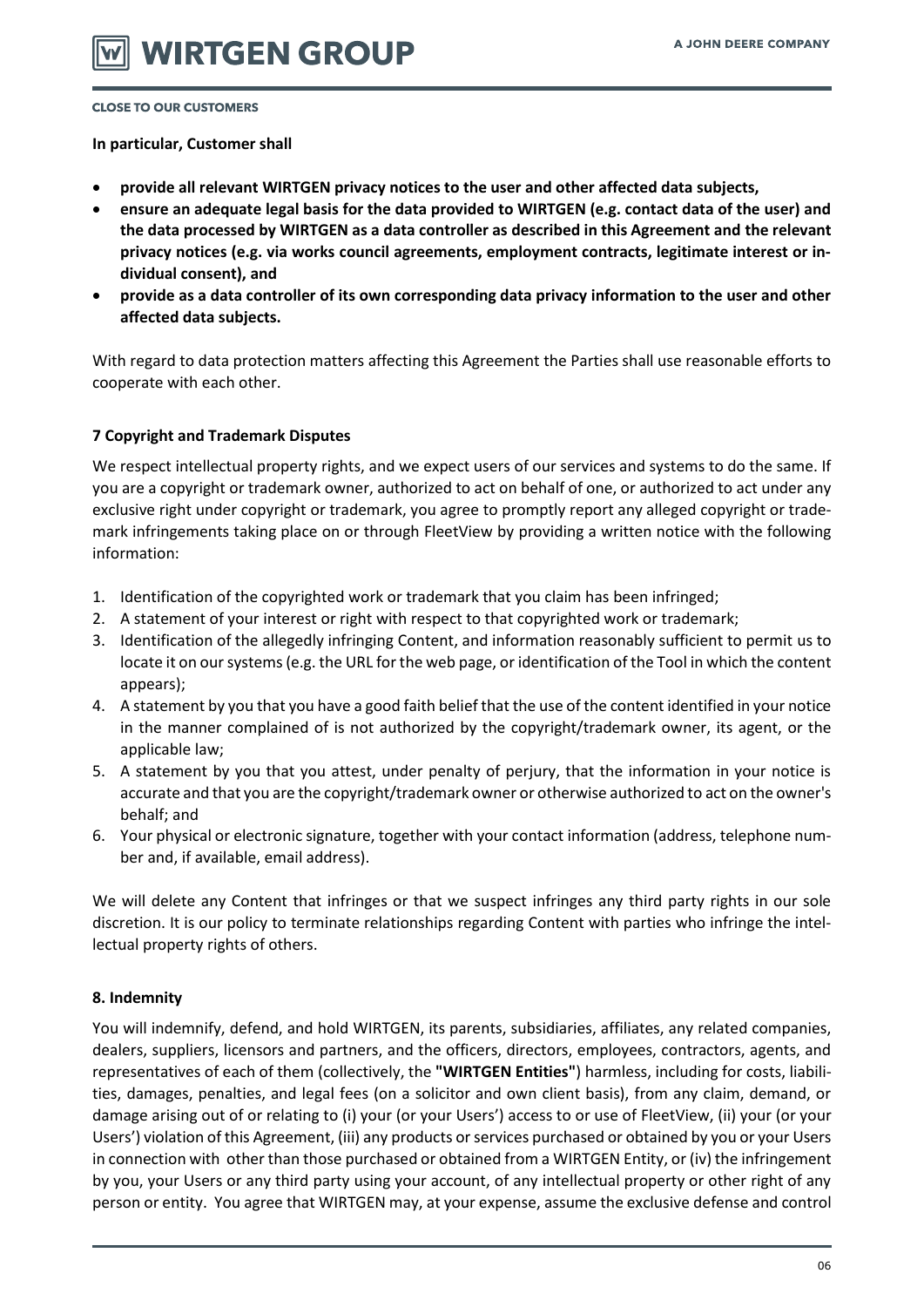# **WIRTGEN GROUP**

#### **CLOSE TO OUR CUSTOMERS**

of any matter for which you are required to indemnify us and you agree to cooperate at your cost with our defense of these claims. You agree not to settle any matter without the prior written consent of WIRTGEN. WIRTGEN will use reasonable efforts to notify you of any such claim, action or proceeding upon becoming aware of it.

#### **9. Disclaimers and Limitations of Liability**

Please read this section carefully because it limits the liability of WIRTGEN Entities. Each of the subsections below applies to the maximum extent permitted under applicable law. We do not exclude or limit in any way our liability to you where it would be unlawful to do so.

- 1. While WIRTGEN endeavors to provide a functional and convenient site, FleetView is made available to you on an "as is", "with all faults" and "as available" basis. Your use of FleetView is at your own discretion and risk. The WIRTGEN Entities make no claims or promises about the quality, accuracy, or reliability of FleetView, its safety or security, availability or uptime, or content. Accordingly, the WIRTGEN Entities exclude all implied conditions, warranties, representations or other terms that may apply to FleetView or any content on it.
- 2. The WIRTGEN Entities will not be liable to you (nor to your Users or any other person claiming rights derived from your rights) for any loss or damage, whether in contract, tort, delict (including, without limitation, negligence and strict liability), breach of statutory duty, or otherwise, even if foreseeable, that might arise in relation with FleetView, including any (i) indirect or consequential loss or damage; (ii) loss of profits, sales, business, revenue or use; (iii) business interruption; (iv) loss of business opportunity, goodwill or reputation; or (v) loss of information or data.
- 3. The WIRTGEN Entities make no claims or promises with respect to any third party. Accordingly, the WIRTGEN Entities are not liable to you for any loss or damage that might arise from their actions, including, for example, if another user misuses your content or identity. Your use of third-party content is at your own discretion and risk.
- 4. The WIRTGEN Entities expressly disclaim all warranties, whether express or implied, including warranties, guarantees, conditions or terms, as to any products, information or services offered through the tools, and implied or imposed by law, warranties of merchantability, fitness for a particular purpose, quality, and non-infringement. No oral or written information or advice provided to you by a representative of one of the WIRTGEN Entities shall create a representation or warranty.
- 5. While WIRTGEN will use commercially reasonable endeavors to deliver and support you, the WIRTGEN Entities do not guarantee that FleetView will be secure or free from bugs or viruses. You are responsible for configuring your information technology to access FleetView and you should use your own virus protection software.
- 6. Your sole and exclusive right and remedy in case of dissatisfaction with FleetView, related services or any other grievance shall be your termination and discontinuation of access to or use FleetView.
- 7. The WIRTGEN Entities' maximum aggregate liability to you for losses or damages that you suffer in connection with FleetView, related services or this Agreement is limited to a maximum of EUR 12,500.
- 8. Notwithstanding any other term of these Terms, nothing in these Terms excludes or limits the WIRTGEN Entities' liability for (i) death or personal injury caused by the WIRTGEN Entities' negligence; (ii) fraud or fraudulent misrepresentation; or (iii) any other liability that cannot be excluded or limited as a matter of law.

# **10. Termination**

1. You may terminate this Agreement at any time by closing FleetView, discontinuing your use of the Tools, and providing WIRTGEN with a notice of termination. Your termination of this Agreement may result in termination of other WIRTGEN Service Agreements associated with FleetView. Please review the terms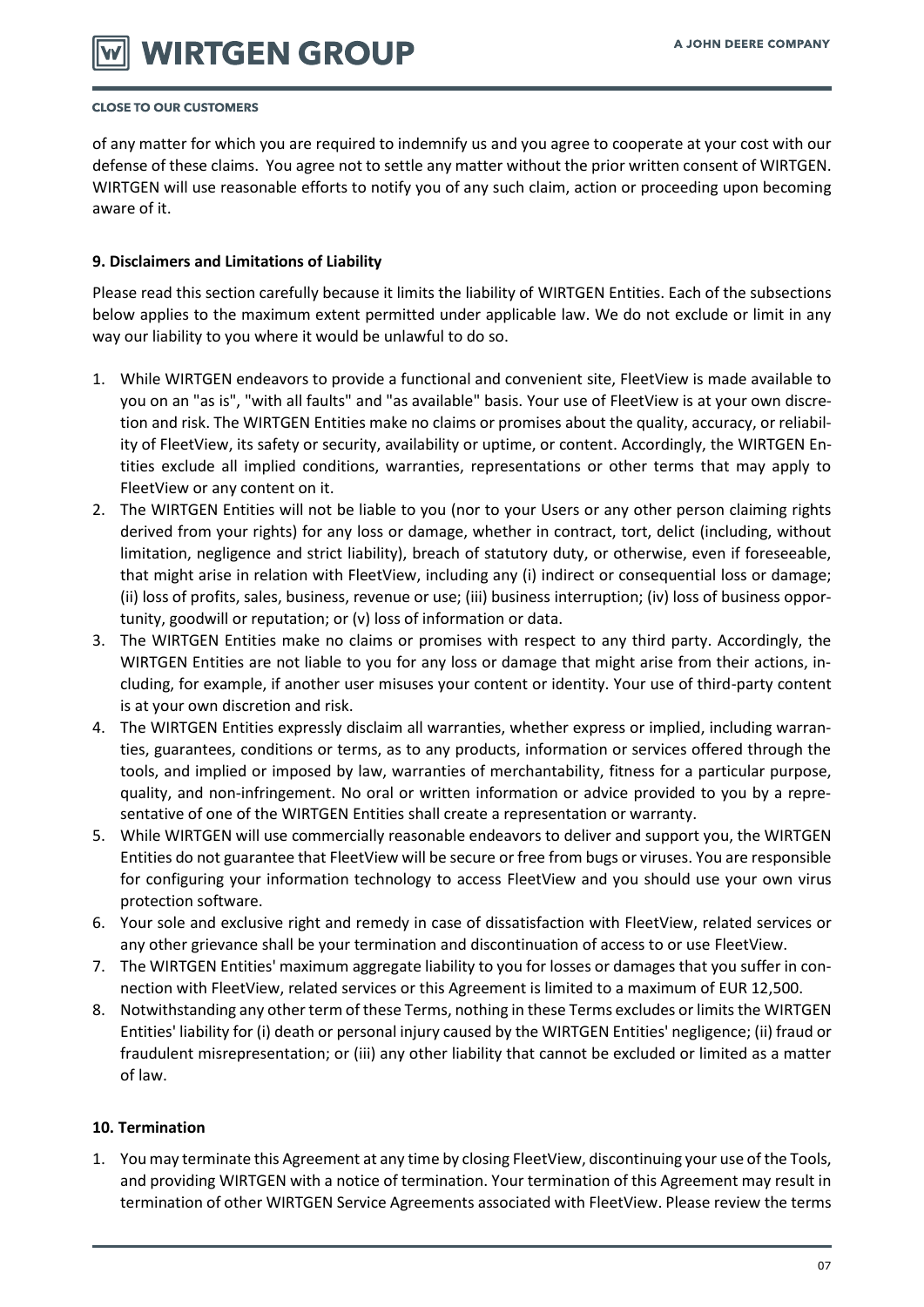# **WIRTGEN GROUP**

#### **CLOSE TO OUR CUSTOMERS**

for your other WIRTGEN Service Agreements to understand how termination of this Agreement may impact them.

- 2. We may suspend or end this Agreement, FleetView, or your access to the Tools at any time, with or without cause, and with or without notice.
- 3. In the event of any termination, whether by you or us, section about "Disclaimers and Limitations of Liability" of this Agreement and any other terms that are intended to survive termination will continue in full force and effect.
- 4. On termination the personal information associated with FleetView will be deleted, destroyed, returned to you or de-identified, unless there is a justification in law for the retention of such personal information.

#### **11. General Terms**

- 1. Except as otherwise stated in related WIRTGEN Service Agreements, this Agreement contains the entire agreement between you and us regarding its subject matter, and supersedes any prior agreement between you and us on such subject matter. The parties acknowledge that no reliance is placed on any representation made but not expressly contained in this Agreement.
- 2. Any failure on WIRTGEN's part to exercise or enforce any right or provision of this Agreement does not constitute a waiver of such right or provision. Any failure of WIRTGEN to exercise in any respect any right provided for herein shall not be deemed a waiver of any further rights hereunder. All waivers must be in writing and signed by WIRTGEN to be effective.
- 3. If any provision of this Agreement is found to be unenforceable or invalid, that provision shall be limited or eliminated to the minimum extent necessary so that this Agreement shall otherwise remain in full force and effect and enforceable.
- 4. This Agreement is not assignable, transferable or sub-licensable by you except with WIRTGEN's prior written consent but may be assigned or transferred by us without restriction. Any assignment attempted to be made in violation of this Agreement shall be void.
- 5. WIRTGEN and you are independent contractors, and not agents, legal partners, or engaged in any employment relationship.
- 6. The section titles in this Agreement are for convenience only and have no legal or contractual effect.
- 7. WIRTGEN will not be liable for any delay, interruption or failure in the performance of its obligations if caused by acts of God, war (declared or undeclared), fire, flood, storm, slide, earthquake, power failure, extensive disease outbreaks like epidemics and pandemics (e.g. Ebola, measles, SARS, MERS, Covid 19, or similar serious viral diseases, cholera, etc.), inability to obtain equipment, supplies or other facilities not caused by a failure to pay, labor disputes, or other similar event beyond the control of WIRTGEN which may prevent or delay such performance. If any such act or event occurs or is likely to occur, WIRTGEN will use reasonable efforts to notify you, and will use reasonable efforts to eliminate or remedy the event.
- 8. This Agreement, and any and all disputes (including in relation to any non-contractual disputes and obligations) directly or indirectly arising out of or in relation to the Terms, will be governed by and construed in accordance with the laws of the Federal Republic of Germany.
- 9. In the unlikely event that you and WIRTGEN have a dispute (including any non-contractual disputes and obligations) related to these Terms, you and WIRTGEN agree to submit to the exclusive jurisdiction of the courts of WIRTGENs´ place of business.
- 10. The parties agree that a person who is not a party to these Terms shall have no right under the Contracts (Rights of Third Parties) Act 1999 to enforce any term of these Terms in the UK. This provision does not affect any right or remedy of any person which exists, or is available, other than pursuant to that Act.

We may modify this Agreement from time to time. When changes are made, we will provide notice to you of such changes by making the revised version available at login and will indicate the date that revisions